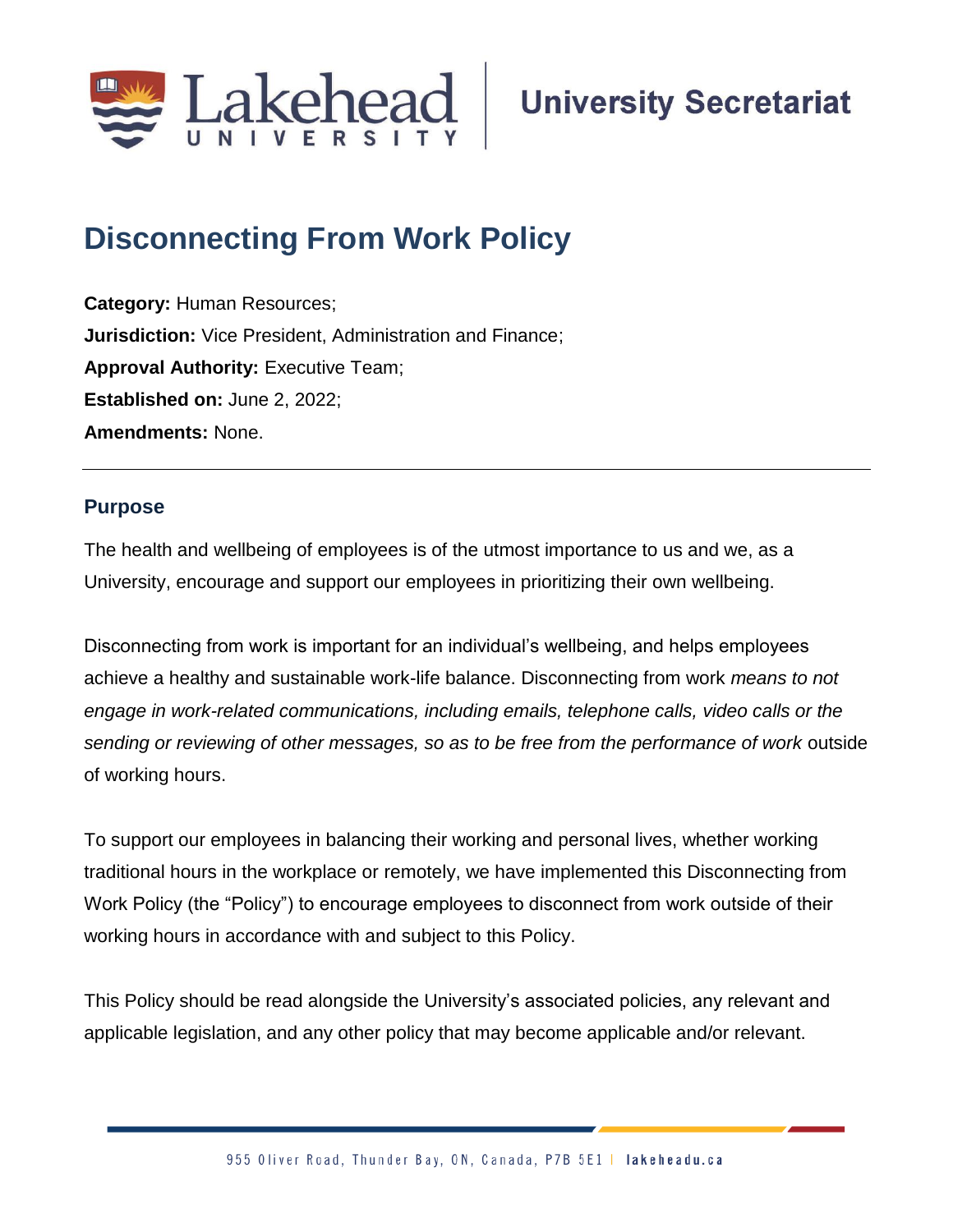# **Application**

1.1 This Policy applies to all employees, as defined by the Ontario *Employment Standards Act, 2000* (the "ESA"), whether they are working remotely, in the workplace, flexibly or are mobile. For clarity, "employee" under this Policy means only those employees of the University which are considered employees under the ESA.

# **Definitions**

- 1.2 The following definitions shall apply to this Policy:
	- 1.2.1 Disconnecting from work: To not engage in work-related communications, including emails, telephone calls, video calls or the sending or reviewing of other messages, so as to be free from the performance of work.
	- 1.2.2 Emergency: An urgent and/or critical situation, temporary in nature, that include but is not limited to something that:
		- a) Threatens or causes harm to people, the environment or University property or disrupts critical operations.
		- b) If something unforeseen occurs, to ensure the continued delivery of essential public services, regardless of who delivers those services.
		- c) If something unforeseen occurs, to ensure that continuous processes or seasonal operations are not interrupted.
		- d) To carry out urgent repair work to the employer's plant or equipment.
	- 1.2.3 Work Hours: The hours in which an employee performs their work as directed by their individual employment contract, policies, or collective agreement or any alternate work agreements they may have.

# **University Obligations**

1.3 The University supports and aims to foster a workplace culture that promotes and values disconnecting from work and so will take steps to ensure that all employees, regardless of their place of work, are: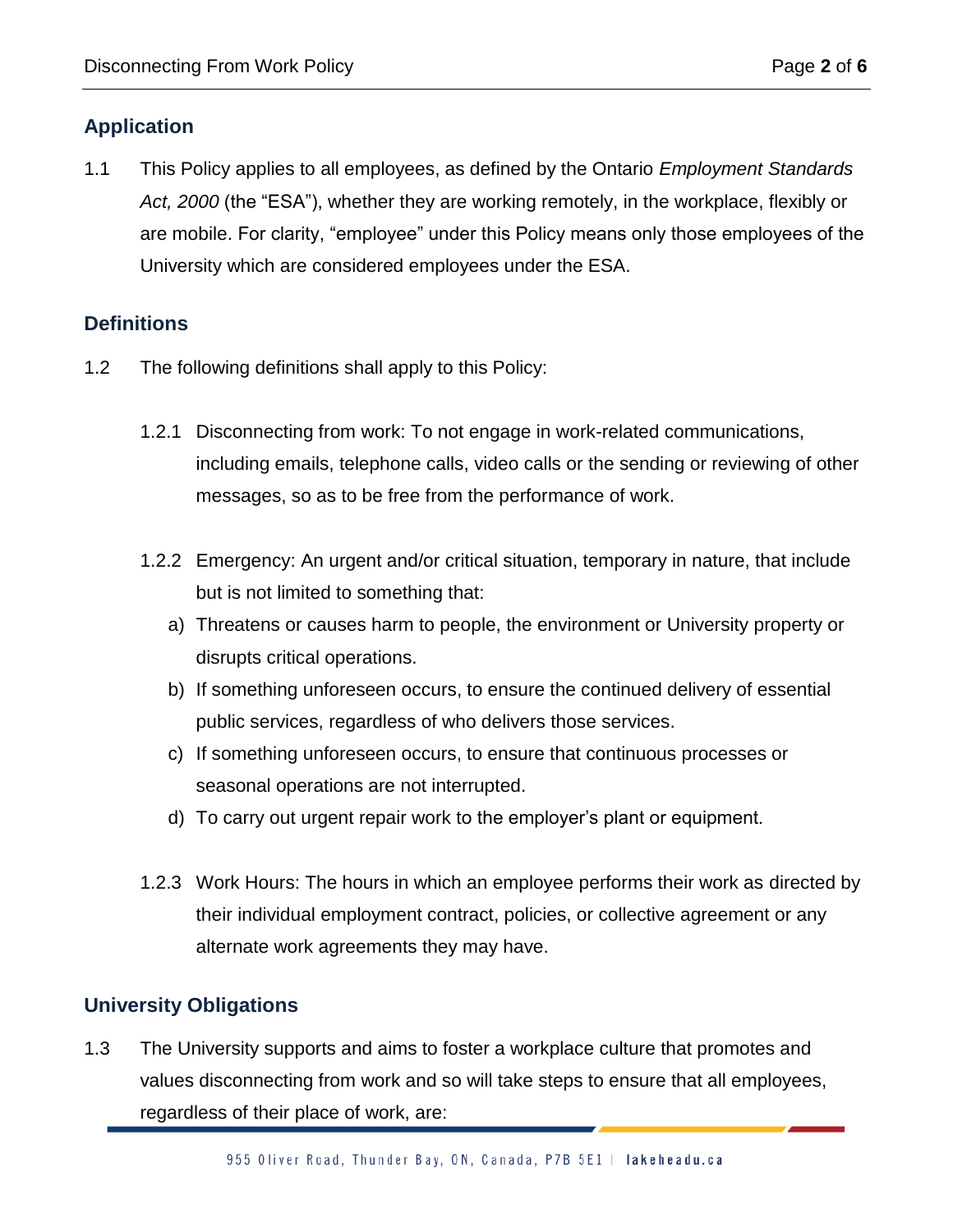- 1.3.1 informed of what their working hours are reasonably expected to be and are informed of the circumstances, if any, in which they will be expected to engage in work-related communications outside their working hours;
- 1.3.2 able to take applicable meal, rest periods and hours free from work as required by law, contract or applicable collective agreement language; and
- 1.3.3 able to take vacation or other leave entitlements as required by law, contract or applicable collective agreement language.

## **Supervisor Obligations**

- 1.4 Supervisors will:
	- 1.4.1 facilitate implementation of the University's obligations under this Policy for those employees they supervise, including efforts to inform employees of what their working hours are reasonably expected to be and of the circumstances, if any, in which they will be expected to engage in work-related communications outside their working hours;
	- 1.4.2 develop procedures and/or practices with respect to disconnecting from work for employees they supervise and be mindful of employees' working hours; and
	- 1.4.3 respond to questions or concerns regarding disconnecting from work from those employees they supervise.

#### **Employee Obligations**

1.5 The University expects all employees to comply with the following in the course of their work. Employees must: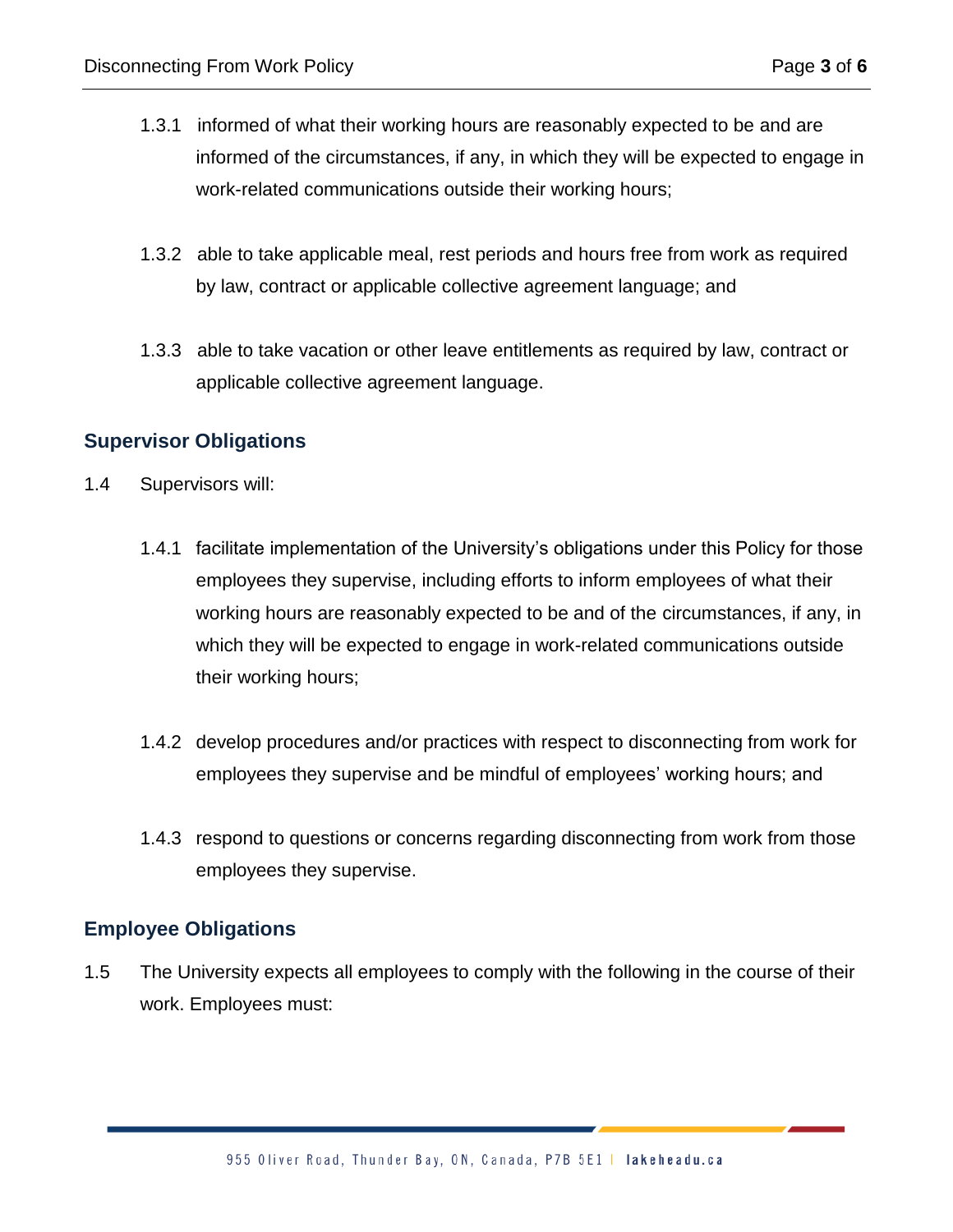- 1.5.1 co-operate fully with any applicable mechanism utilised by the University to record working time or update their working status (e.g. out-of-office messages) as applicable, including when working remotely, flexibly or when mobile;
- 1.5.2 be mindful of colleagues', vendors' and other third parties' working hours (e.g. by not routinely emailing or calling outside of working hours or expecting answers or responses outside of working hours);
- 1.5.3 notify their supervisor or manager, in writing, of any meal, rest, break or hoursfree-from-work period (or other right or entitlement) which they feel they were entitled to but were unable to use due to performing work for the University on a particular occasion and why this occurred;
- 1.5.4 speak with their supervisor or manager if they feel their workload is preventing them from being able to take meal, rest, break or periods free from work that they are entitled to, or otherwise disconnect from work.

# **Ability to Disconnect From Work**

- 1.6 An employee's ability to disconnect from work depends on the University's business and/or operational needs and the duties and obligations of the employee's position, subject to an employee's employment contract, applicable collective agreement and/or any minimum statutory entitlements under the ESA.
	- 1.6.1 Nothing in the Policy precludes the University or other employees of the University from contacting colleagues, vendors/other third parties or other employees outside of what may be considered working hours or standard business hours, subject to any rights or entitlements the receiving colleague or employee may have under their employment contract, applicable collective agreement and/or their minimum statutory entitlements under the ESA.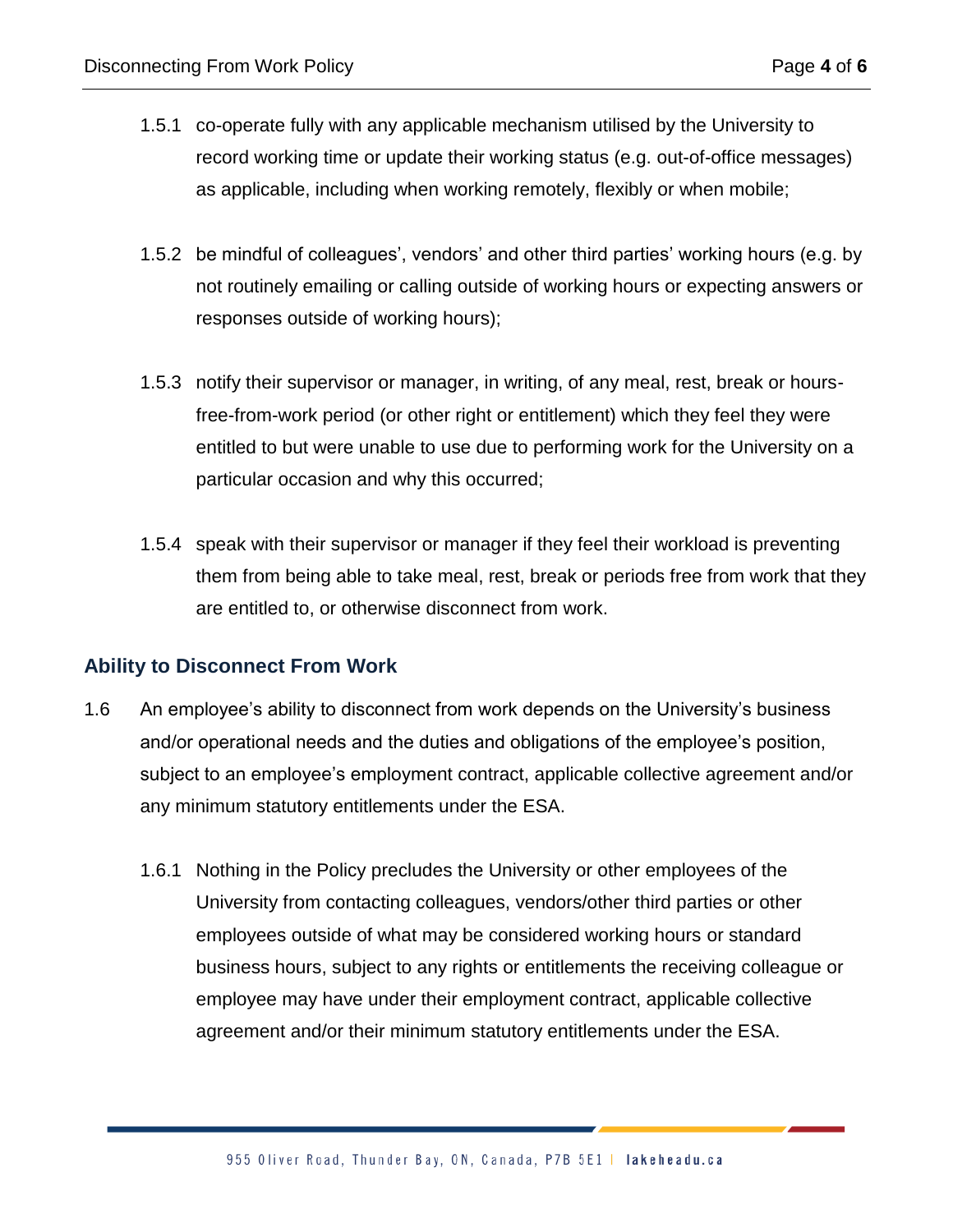- 1.6.2 This Policy does not afford employees a "right to disconnect" beyond what is within their individual employment contract, applicable collective agreement and/or any minimum statutory entitlements under the ESA, which may include rights, exemptions or entitlements speaking to: hours of work and hours free from work, overtime pay, meal and/or rest periods, public holidays and public holiday pay, and vacation.
- 1.6.3 Nothing in this Policy is intended to amend or supersede any grievance procedure or other aspect of any applicable collective agreement or other contractual dispute resolution mechanism.

## **Reporting Concerns**

- 1.7 All employees are expected and required to report any concerns or issues they may have which they feel are impacting their ability to disconnect from work and/or impacting their health and wellbeing.
	- 1.7.1 Employees are encouraged to report such concerns or issues, in writing, to their immediate supervisor. If that is not appropriate or the matter cannot be resolved by doing so, employees should direct their concerns or issues to Human Resources.
	- 1.7.2 Of course, all employees are also strongly encouraged to seek professional and/or medical assistance as they see fit if such concerns relate to their health and wellbeing, and the University has resources and supports available to employees.
	- 1.7.3 Employees will not be subject to reprisal for reporting such concerns as outlined above or for inquiring about, exercising or attempting to exercise any rights as provided under the ESA.